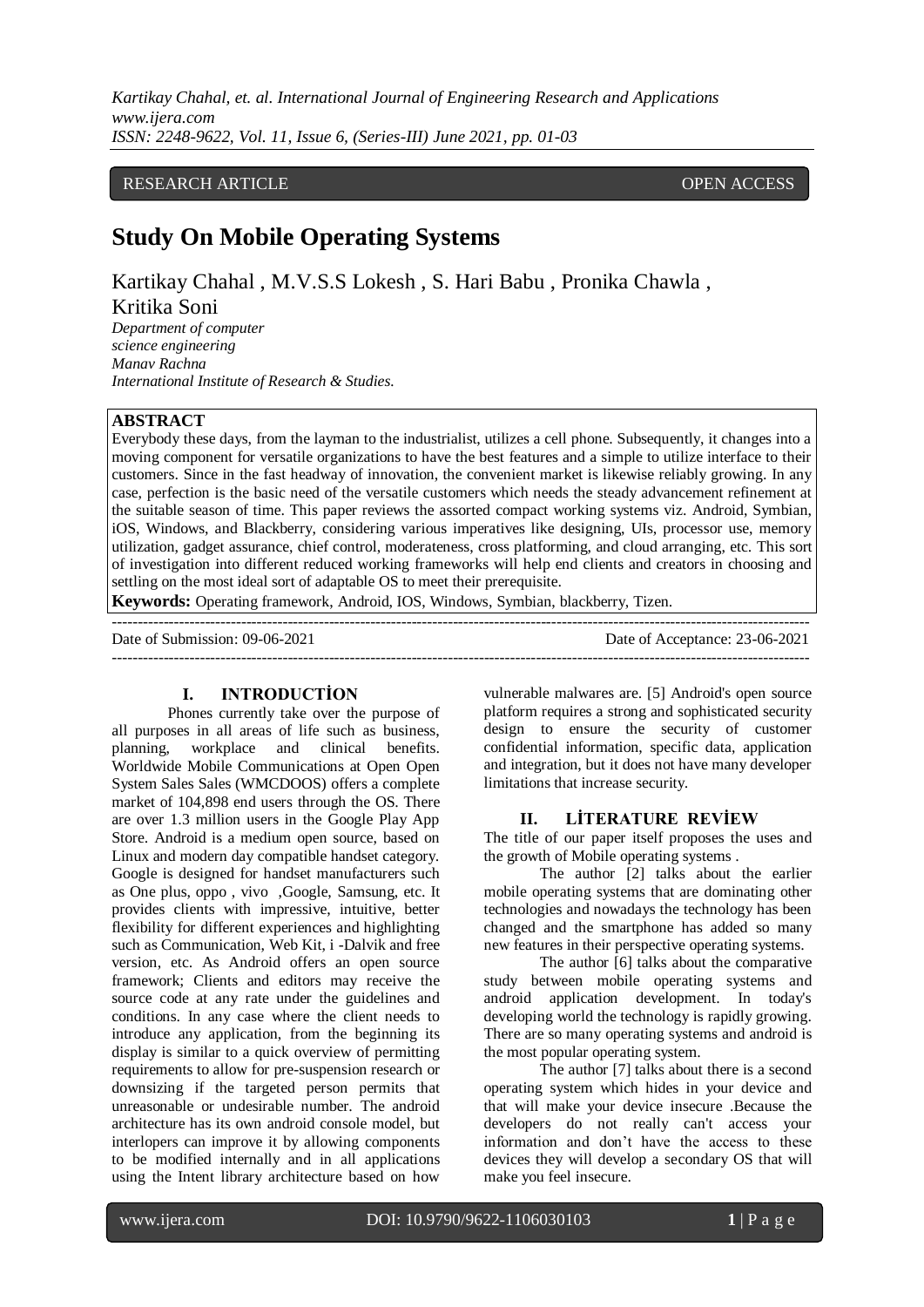The author [8] and Sunil kumar" talks about the newly coming operating systems which are very easy to use and simpler than the previous mobile utility developments.

The author [13] talks about the better operating systems in android and the ios and the market share of android is highly increasing nowadays than other operating systems but ios also had a better market share but android had the highest market share comparative to other operating systems.

## **III. OPERATİNG SYSTEM**

The OS is the most important part of any process-based processing process [2]. The OS operates the resources and copies the program within the contraption and performs and manages basic functions such as load verification from gadget comfort and gadget screen viewer time. Similarly it proves that the various assignments currently in use are not disruptive. It is responsible for the integration of memory and internal contraption connections. The OS can be downloaded to add unusual features and thus make the code easier. In a changing world, the most compatible OS will contain, for example, parts of the User Interface as these become smarter as gadgets become more widely available. The OS is deliberately kept away from the client, which is the last resort, which will not have instant text with it. In fact, it is the basis for installing the applications that the client needs. The OS is not just a basic category in terms of the extent to which the current OS decision will force or draw on the ultimate gadget scale in two important ways; the first thing, which can be thought of as an unexpected OS and moreover open, that is, what applications are designed for that OS. OS, provides object class over other application functions that may work. Application projects must be made for a specific OS so that the OS decision, in the same way, takes over applications that may be offered at the end of the ban. In addition the OS provides a reliable interface to the apps, paying for a small cerebrum for the devices installed on it. The connection between the OS and the applications is made through an API (Application Program Interface) that allows an object specialist to use one block and have a basic level of belief that it will work on another using the same OS.

# **3.1 Issues and Challenges**

the stage crack of PDAs, flexible working structures and convenient projects. Equipment and programming design the board.

Content conveyance for different cell phones worked by different specialist organizations is troublesome

Presents the chance of the design mistakes, bugs (in both the actual OS and in the applications, it runs), infections and other malware.

Flexibility of utilizations on different Mobile OS's. Planning of an application for more than one versatile OS requires more than one plan and each model must be natural for the particular gatherings of clients (explicit to OS).

Personalization is viewed as greatest test as it is the key empowering agent for the accomplishment of the OS. Framework respectability Force the executives ,Nonstop Connectivity ,UI plans for different versatile applications. Approach for situating of applications for Navigation by different Mobile OS is unique.

Space the board and asset saving components like pop-overs, alarms, programming slopes, realistic components and so on Testing of the applications on a plenty of portable OS's

# **3.2 Android**

Android (considering the Linux part) is a flexible working framework made by Google Inc. Other than having the best introduced base worldwide on cells, it is in like way the most standard working framework for by and large accommodating PCs (a class that wires PCs and PDAs), despite how the Android is surely not a notable working design for standard (work locale) (PCs). However, the Android working framework is free for and open-source programming, in contraptions sold, a colossal piece of the thing packaged with it including Google applications and seller introduced composing PC programs is in particular programming and shut source. Android's transports are named after treats or sweet things, aside from the first and second movements:

- 1.0
- 1.1 Alpha
- 1.2 Beta
- 1.5 Cupcake
- 1.6 Donut
- 2.0 Eclair 2.0.1 Eclair
- 2.1 Eclair
- 
- 2.2.x Frozen Yogurt ("Froyo")
- 2.3 Gingerbread
- 2.3.3 Gingerbread
- 3.0 Honeycomb
- 3.1 Honeycomb
- 3.2 Honeycomb
- 4.0 Ice Cream Sandwich
- 4.0.3 Ice Cream Sandwich
- 4.1 Jelly Bean
- 4.2 Jelly Bean
- 4.3 Jelly Bean
- 4.4.4 KitKat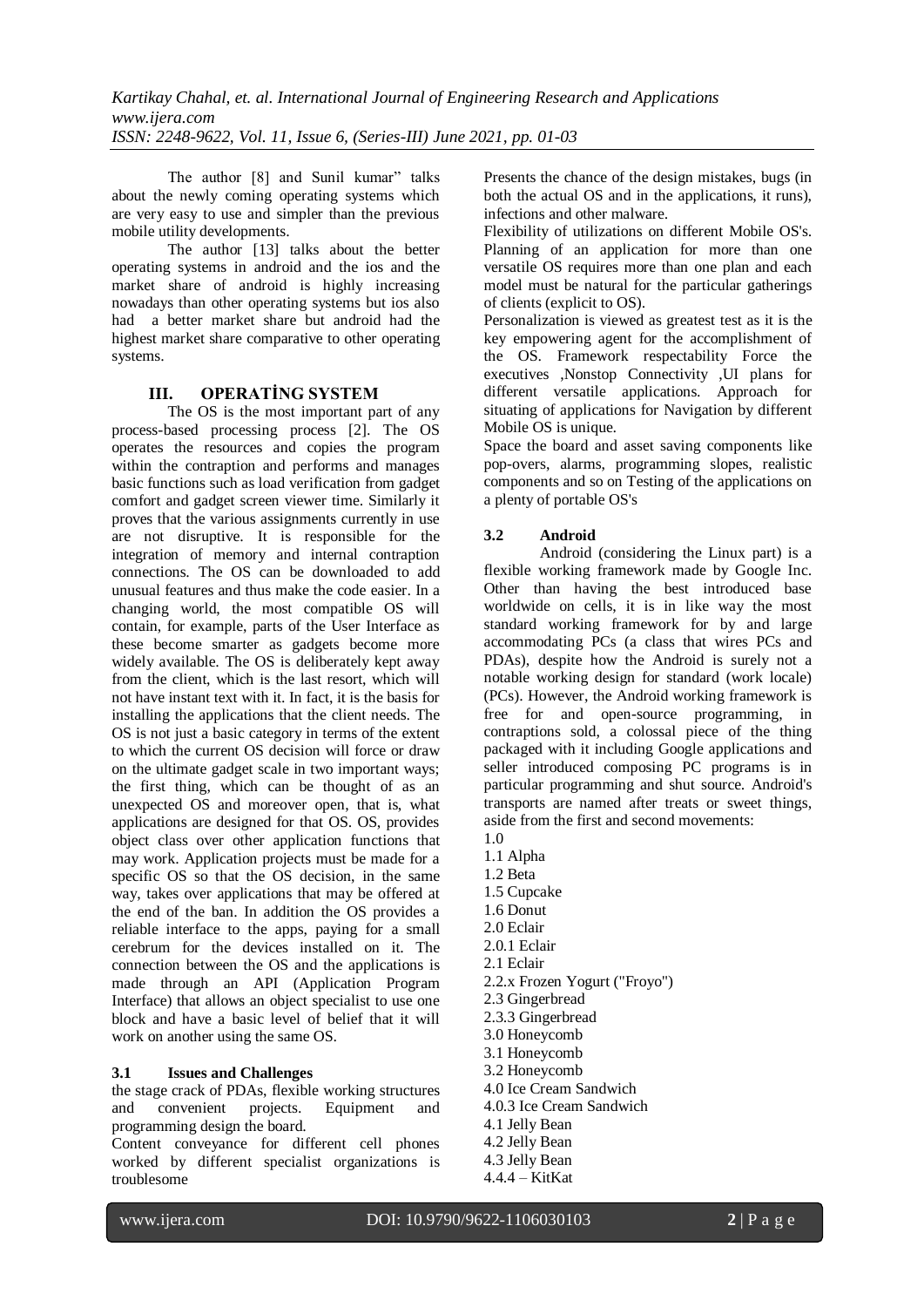5.0, 5.0.1, 5.0.2 – Lollipop 5.1, 5.1.1 Lollipop 6.0 and 6.0.1 Marshmallow 7.0 Nougat 7.1, 7.1.1, 7.1.2 Nougat 8.0 Oreo 8.1 Oreo 9 Pie

### **3.3 Windows**

Microsoft's Windows 10 Mobile (earlier known as Windows Phone) is a versatile working framework. It's a shut source, particular framework. Behind Android and iOS, it has the third biggest introduced base on PDAs. Windows Phone unites Microsoft's Metro Interface UI Language. It is connected to

Microsoft administrations, for example, One Drive and Microsoft Office, Xbox (Music, Video, Live games) and Bing , yet it additionally interfaces with non-Microsoft administrations, for example, Facebook and Google accounts. Microsoft Mobile/Nokia, just as HTC and Samsung, are the essential producers of Windows Phone cell phones. Coming up next is a rundown of current Windows Phone transformations:

Windows Phone 7.

Windows Phone 7.5

Windows Phone 7.8 – Minor UI change Windows Phone 8 – Minor UI change Windows Phone 8.1 – Minor UI chanGE Windows 10 Mobile

### **3.4 iOS**

Apple's iOS is an adaptable working framework. It was initially known as the iPhone OS, yet in June 2009, it was changed to iOS. The iOS working framework is presently accessible for the iPhone, iPod contact, and iPad.

iOS, similar to the present work area working frameworks, has a graphical UI. In any case, since it is an adaptable working construction, iOS is intended to be utilized with a touchscreen as opposed to a mouse and console. Applications, for instance, might be gotten to with a solitary tap instead of two. Swiping your finger over the screen, instead of tapping on an open program, permits you to see various windows.

Since iOS is intended to be fundamental and easy to utilize, it rejects a couple of highlights that are regular in other working frameworks. You can't oversee archives and envelopes as you can in Mac OS X or Windows, for instance. Also, your insight into iOS structure settings is negligible. Maybe than altering application inclinations from inside each program, most of settings ought to be refreshed in the Settings application. Furthermore, you will actually want to finish an assortment of errands rapidly. You will see each open program thusly. a rundown of the most recent iOS structures: Iphone OS 1 Iphone OS 2 Iphone OS 3  $iOS 4$ iOS 5 iOS 6 iOS7 (major UI fix up) iOS 8 iOS 9 iOS 10 iOS 11 iOS 12 iOS 13 iOS 14

### **3.5 Symbian**

Symbian is an adaptable working framework that incorporates libraries, UI follows, and essential mechanical congregations. It is a relative of the Psion EPOC which runs on ARM processors. Three technique rules were endeavoured to be kept by Symbian OS to assist it with developing activity.

The significance of client correspondence coordination and classification couldn't possibly be more significant.

The Security of customer data is huge.Customer time ought not be wasted.Both Symbian OS composing PC programs are occasion based, and when applications are not straightforwardly dealing with an occasion, the CPU is turned off.

### **3.6 Blackberry**

'Inside blackberry devices, java is firmly coordinated and addresses the blackberry device's solitary possible programming language. Subsequently, programming to compose nearby code for a Blackberry gadget is conceivable.

Blackberry gadgets have an inherent java virtual machine that upholds both java ME and blackberry-explicit java API developments. Java is utilized for outsider program improvement, like email, locations, timetables, and internet browsers. APIs for UIs.

### **3.7 Tizen**

It is an open source, Linux-based compact working system? It is consistently named a Linux flexible OS, as the undertaking is maintained by the Linux Foundation.

Beside the Linux Foundation, the Tizen project is maintained by tech goliaths Samsung and Intel. From the start opened for late 2013 conveyance, it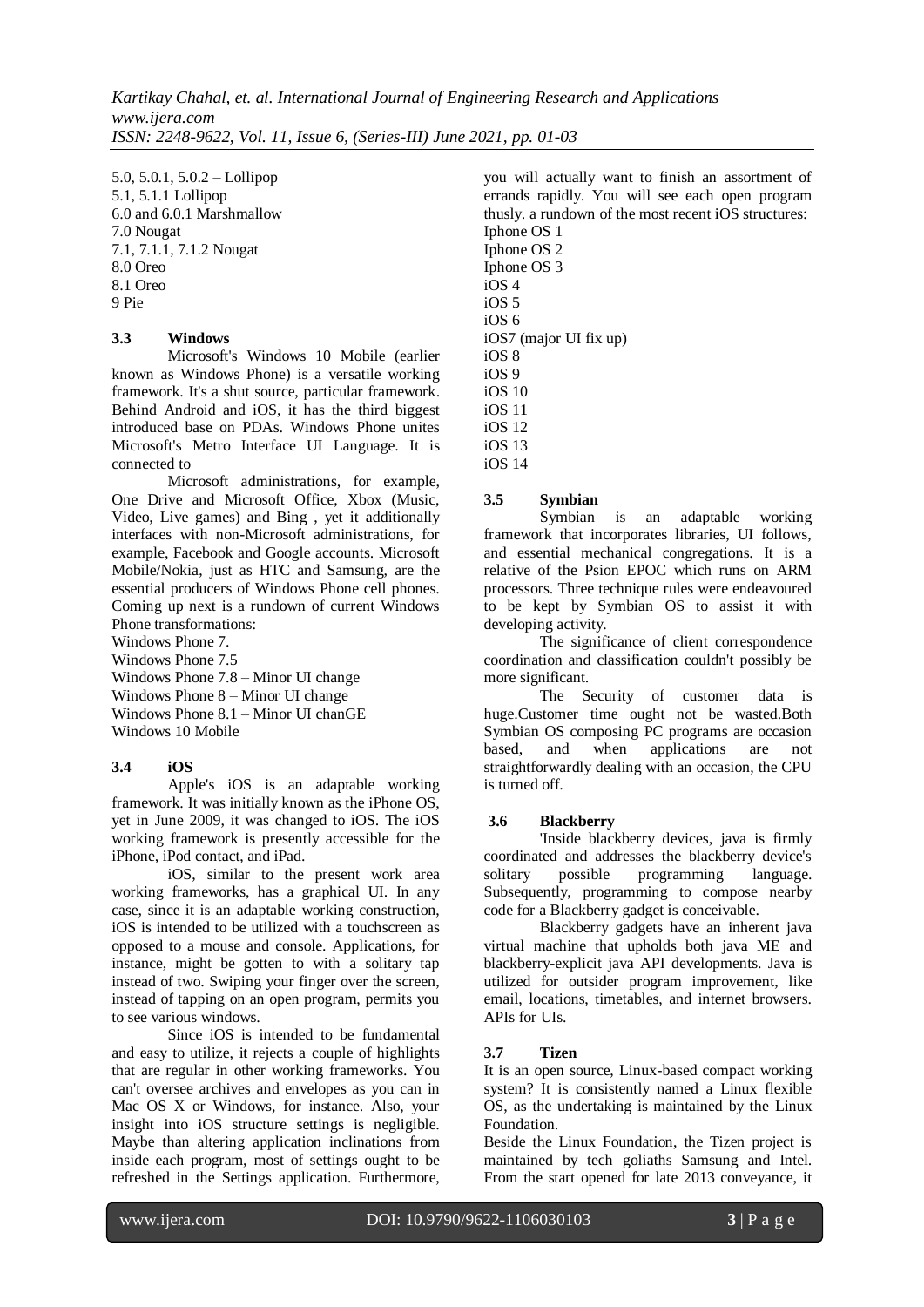was particularly in January 2015 that the primary Tizen phone, the Samsung Z, was conveyed in the South Asian market. Lamentably, the Samsung Z fail to stand sufficiently apart to be seen in a genuine Indian market.

Notwithstanding being established on Linux, Tizen OS has been harmed by security issues. In all honesty, I don't see a splendid future for Tizen OS. It is basically an issue of time before the fitting is pulled from this assignment yet for the present, it is dynamic and besides offers a studio suite for engineers.

# **IV. COMPARİSON OF MOBİLE OPERATİNG SYSTEMS**

Below table shows the comparisons between different mobile operating systems.

| <b>Parameters</b>                   | Android                               | iOS                                                             | <b>Symbian</b>                                                |
|-------------------------------------|---------------------------------------|-----------------------------------------------------------------|---------------------------------------------------------------|
| <b>OS Family</b>                    | Linux                                 | Darwin                                                          | <b>RTOS</b>                                                   |
| <b>Written In</b>                   | $C, C++, Java$                        | $C, C_{++}$<br>Objective C,<br>Swift                            | $C, C++,$<br>Python,<br>Flash Li                              |
| <b>Application</b><br><b>Store</b>  | Google Play                           | App Store                                                       | Nokia O Store                                                 |
| <b>Memory</b><br><b>Utilization</b> | Paging,<br>Memory Map,<br>No Swapping | No Garbage<br>Collection,<br>Automatic<br>Reference<br>Counting | Memory manages<br>Unit and Cache<br>are on a SO(memory chips) |
| <b>Security</b>                     | Protection<br>several layers. The     | with Protection of low-level applications,                      | Any time<br>Gate keep<br>protection                           |

#### **Table 1** : Comparison of Mobile Operating systems

# **4.1 Market share :**



**Figure 1:** Mobile operating system market share in 2020

Android or iOS is installed on 99.6% of new phones.From October to December 2016 Android and iOS together made up for 99.6% of all mobile phone sales. In the last year, 352 million mobile phones were sold, with Android accounting for 81.7 percent of the total, iOS was used by millions of people (17.9 percent) and the figures were quite the same this year as well.





Android continues to be the most common operating system in the gadget industry, buoyed by steady growth in the advanced smartphone market. Apple's iOS has its firm grip on the second spot and all the other OS's put together are also negligible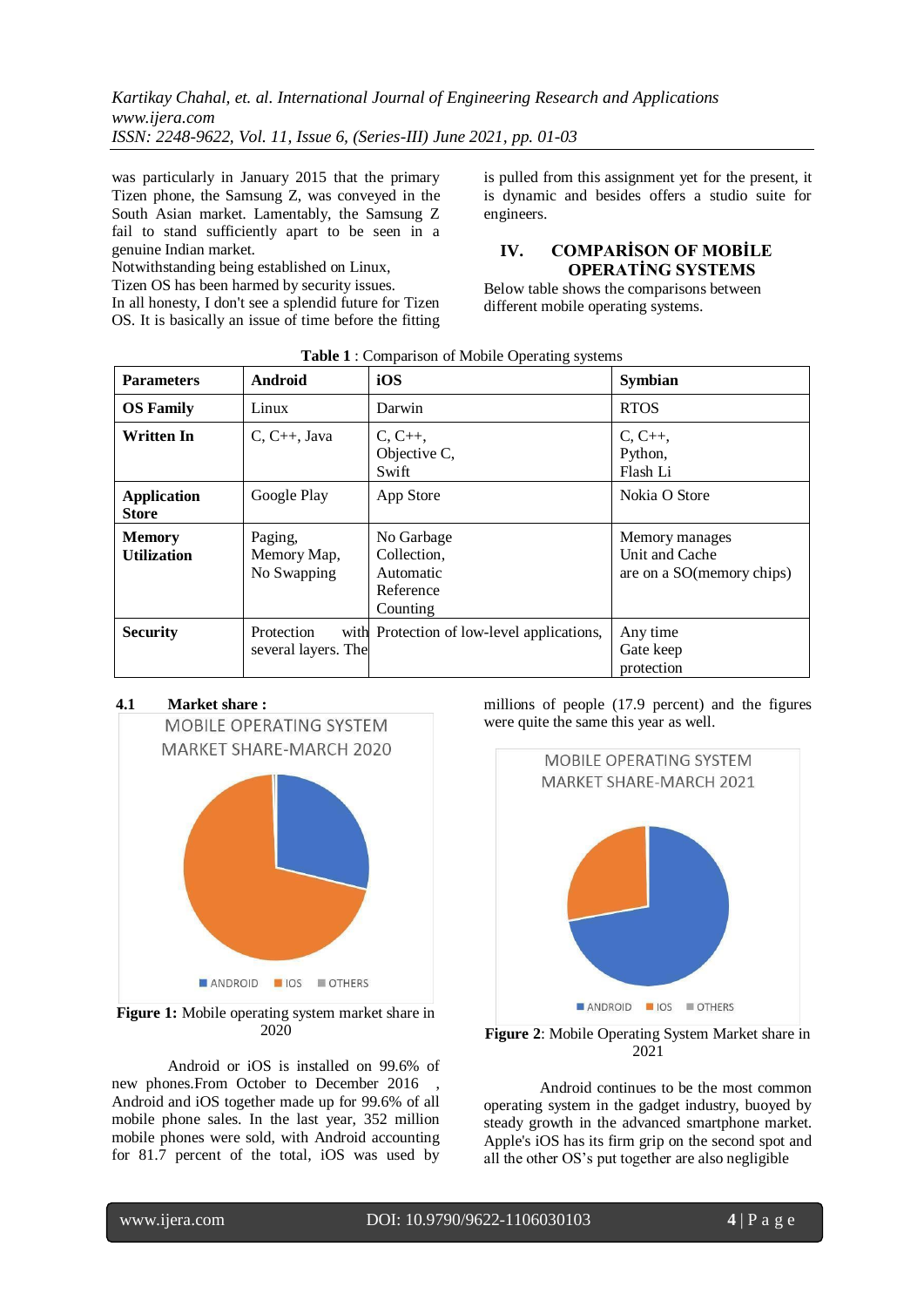

Composing on an iOS gadget will currently utilize profound learning to empower more keen prescient composing, utilizing extended setting.

Wearables, like watches, have so far been situated as the second screen for cell phones.

#### **4.2 Which is the best operating system for mobile?**

The different portable working frameworks have various qualities, so you need to sort out what makes a difference most to you. As a client, in the event that you are searching for cutting edge customization alternatives, Android may be the best approach. In the event that you own a Mac, iPad, or Apple Watch – or each of the three –  $iOS$  is incredible for similarity across gadgets.

### **V. CONCLUSİON**:

With the headway of cell phones, our lives have gotten more entwined, and they have nearly become a need in day-by-day life. This is so paying little mind to age classes, class teaching, concealing, or where on earth they dwell. Adaptable figuring is a task with the convenience of inconceivable secluded working systems and the huge development of convenient correspondence innovativeness. At the point when a convenient or wireless has been gotten, it is by and large unreasonable to change the functioning system. Consequently, it is vital for make a sound choice before purchasing a phone. Each flexible OS that is notable today can offer basic email, web examining, arranging and various levelled features. With a little assessment, it should be doable to find the right variation of the advantage working structure for any spending plan and any course of action of down to earth necessities.

## **VI. FUTURE WORK**

There is room for development in a variety of areas of portable working system science. This includes executive memory, defence, and control. the board, treatment of numerous undertakings. Examination ought to be given depending on client interest.

#### **REFERENCES**

- [1]. Kefiran, O. O., Arulogun, O. T., Ganiyu, R. A., & Oyeleye, C. A. (2014). Mobile operating systems and application development platforms: A survey. *International Journal of Advanced Networking and Applications*, *6*(1), 2195.
- [2]. Okediran, O. O., Arulogun, O. T., Ganiyu, R. A., & Oyeleye, C. A. (2014). Mobile operating systems and application development platforms: A survey. International Journal of Advanced Networking and Applications, 6(1), 2195.
- [3]. Meda, P., Kumar, M., & Parupalli, R. (2014, December). Mobile augmented reality application for Telugu language learning. In 2014 IEEE International Conference on MOOC, Innovation and Technology in Education (MITE) (pp. 183-186). İEEE.
- [4]. F. and Reichert F. (2007): "Mobile Phone Fitzek Programming and its Application to Wireless Networking" available at http://www.springerlink. com/content/978-1- 4020-5968-1
- [5]. Garg, P., Raghuvanshi, Y., Sharma, P., & Breja,M. Comparative Study between Mobile Operating Systems and Android Application Development. Journal of Android and IOS Applications and Testing, 3(3)
- [6]. Holwerda, T. (2013). The second operating system is hidden in every mobile phone. *Retrieved Maio*, *20*, 2016.
- [7]. Dabhi, R. M., & Sunil Kumar, V. N. (2014). A paper on latest and upcoming smartphone OS. *International Journal*, *4*(4), 1-8.
- [8]. Li, X. F., Wang, Y., Wu, J., Jiang, K., & Liu, B. W. (2012). MOBILE OS ARCHITECTURE TRENDS. *Intel Technology Journal*, *16*(4).
- [9]. Koh, D. (2010). Q&A: Microsoft on Windows Phone 7 series. Cnet.
- [10]. Ade, M. Y. (2018). *Identifikasi Methicillinresistant Staphylococcus aureus pada Smartphone Perawat Bagian Penyakit Dalam RSUP Dr. M. Djamil Padang* (Doctoral dissertation, Universitas Andalas).
- [11]. Lunden, I. (2011). Symbian now officially no longer under the wing of Nokia.